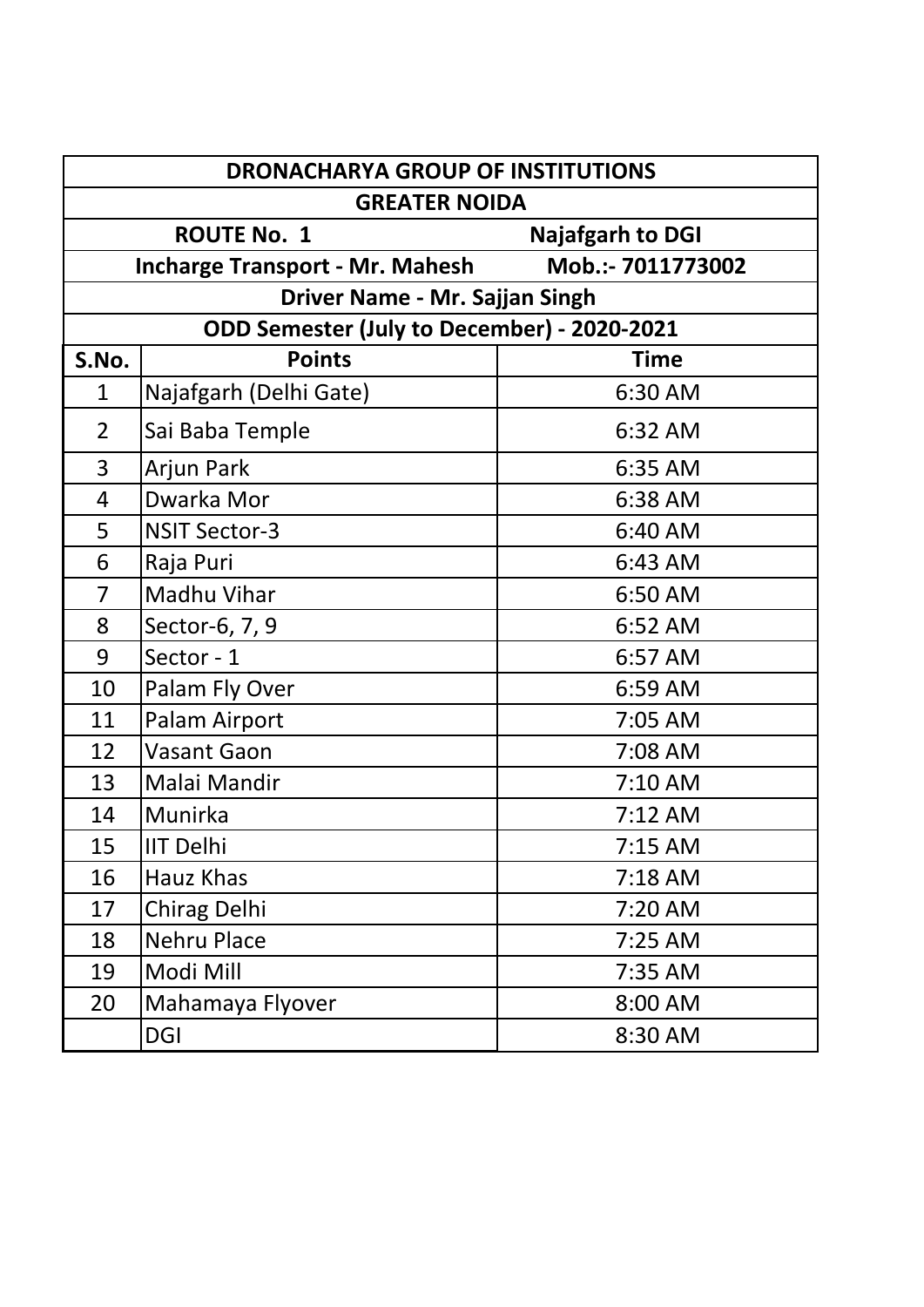| <b>DRONACHARYA GROUP OF INSTITUTIONS</b> |                                                           |                   |  |
|------------------------------------------|-----------------------------------------------------------|-------------------|--|
| <b>GREATER NOIDA</b>                     |                                                           |                   |  |
|                                          | <b>ROUTE No. 2</b><br><b>Nangloi (Uttam Nagar) to DGI</b> |                   |  |
|                                          | <b>Incharge Transport - Mr. Mahesh</b>                    | Mob.:- 7011773002 |  |
|                                          | Driver Name - Mr. Suraj Bhan                              |                   |  |
|                                          | ODD Semester (July to December) - 2020-2021               |                   |  |
| S.No.                                    | <b>Points</b>                                             | <b>Time</b>       |  |
| $\mathbf{1}$                             | Mundka                                                    | 6:15 AM           |  |
| $\overline{2}$                           | Nangloi                                                   | 6:22 AM           |  |
| 3                                        | Peeragarhi                                                | 6:30 AM           |  |
| $\overline{4}$                           | <b>Vikas Puri</b>                                         | 6:35 AM           |  |
| 5                                        | <b>Uttam Nagar</b>                                        | 6:40 AM           |  |
| 6                                        | Janakpuri C - 1                                           | 6:42 AM           |  |
| $\overline{7}$                           | Dabri Mor                                                 | 6:45 AM           |  |
| 8                                        | Sagarpur                                                  | 6:50 AM           |  |
| 9                                        | Jankpuri D - Block                                        | 6:55 AM           |  |
| 10                                       | Delhi Cantt.                                              | 7:00 AM           |  |
| 11                                       | Dhaula Kuan                                               | 7:15 AM           |  |
| 12                                       | Moti Bagh                                                 | 7:18 AM           |  |
| 13                                       | <b>Hayatt Hotel</b>                                       | 7:22 AM           |  |
| 14                                       | <b>AIIMS</b>                                              | 7:30 AM           |  |
| 15                                       | Andrewsganj                                               | 7:32 AM           |  |
| 16                                       | Lajpat Nagar                                              | 7:35 AM           |  |
| 17                                       | <b>DND</b>                                                | 7:58 AM           |  |
| 18                                       | Mahamaya Flyover                                          | 8:00 AM           |  |
|                                          | <b>DGI</b>                                                | 8:30 AM           |  |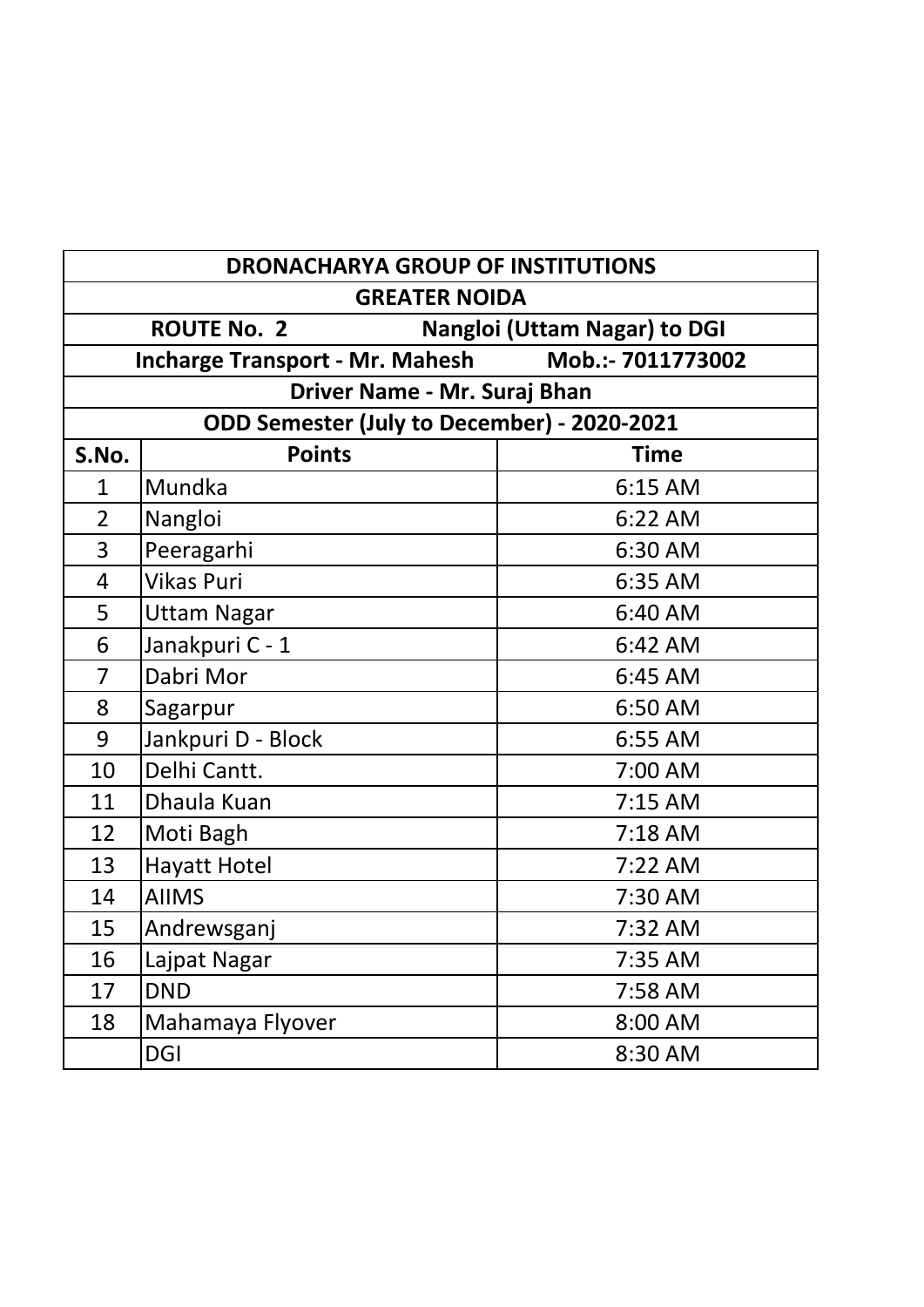| <b>DRONACHARYA GROUP OF INSTITUTIONS</b> |                                             |                      |
|------------------------------------------|---------------------------------------------|----------------------|
| <b>GREATER NOIDA</b>                     |                                             |                      |
|                                          | <b>ROUTE No. 3</b>                          | <b>Burari to DGI</b> |
|                                          | <b>Incharge Transport - Mr. Mahesh</b>      | Mob.:- 7011773002    |
|                                          | <b>Driver Name - Mr. Anshul</b>             |                      |
|                                          | ODD Semester (July to December) - 2020-2021 |                      |
| S.No.                                    | <b>Points</b>                               | <b>Time</b>          |
| $\mathbf{1}$                             | Nirankari                                   | 6:35 AM              |
| $\overline{2}$                           | <b>Burari By Paas</b>                       | 6:37 AM              |
| 3                                        | Mukundpur                                   | 6:40 AM              |
| $\overline{4}$                           | Karnal By paas                              | 6:50 AM              |
| 5                                        | <b>Madhubhan Chowk</b>                      | 7:00 AM              |
| 6                                        | Wazirpur                                    | 7:06 AM              |
| 7                                        | <b>Britania</b>                             | 7:07 AM              |
| 8                                        | Punjabi Bhagh                               | 7:10 AM              |
| 9                                        | Rajori Gardan                               | $7:12$ AM            |
| 10                                       | Narayana                                    | $7:15$ AM            |
| 11                                       | Dhaula Kuan                                 | 7:25 AM              |
| 12                                       | Sarojni Nagar                               | 7:35 AM              |
| 13                                       | DAV College Srinivas Puri                   | 7:45 AM              |
| 14                                       | Maharani Bagh                               | $7:46$ AM            |
| 15                                       | <b>DND</b>                                  | 7:58 AM              |
| 16                                       | Mahamaya                                    | 8:00 AM              |
|                                          | <b>DGI</b>                                  | 8:30 AM              |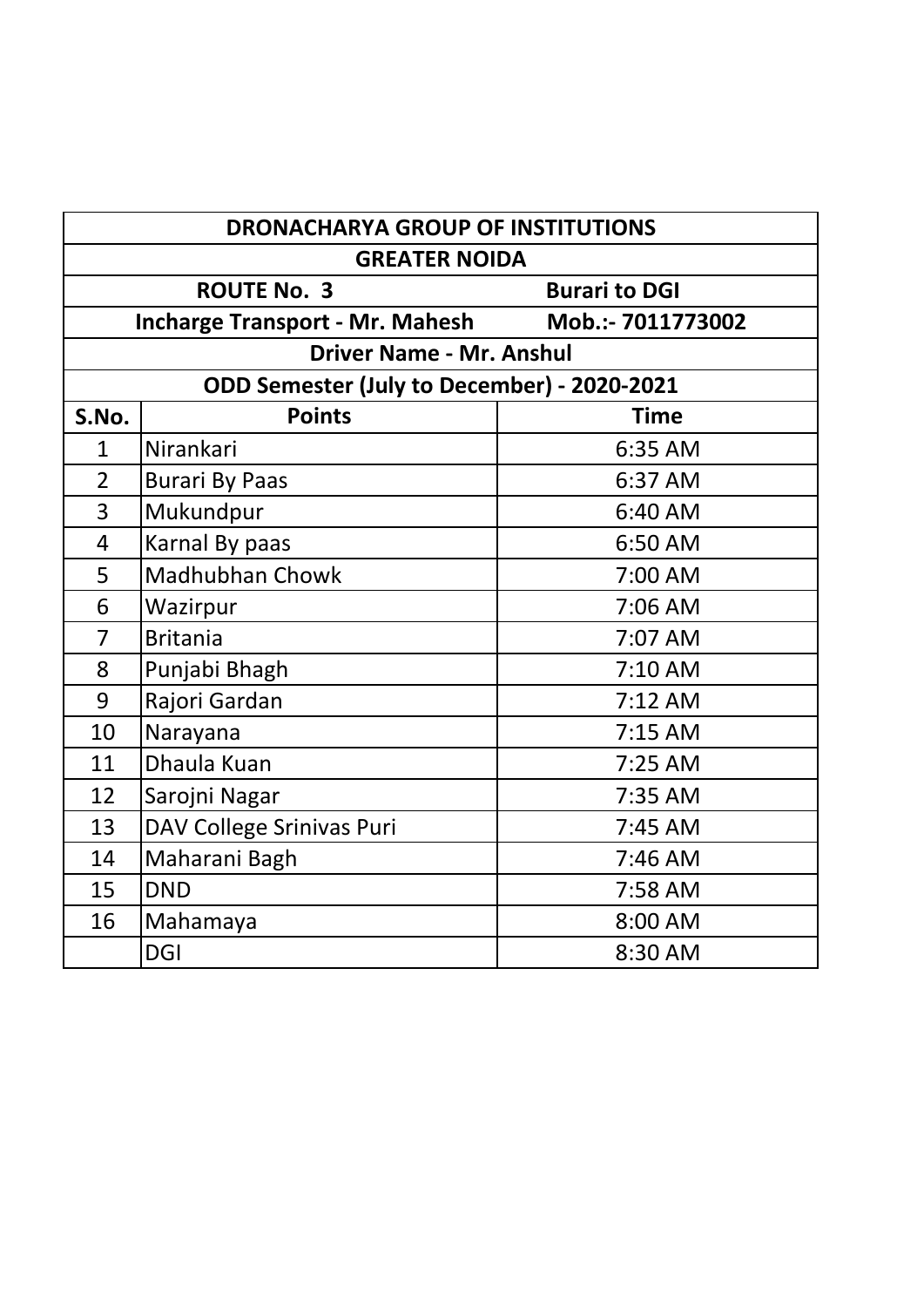| <b>DRONACHARYA GROUP OF INSTITUTIONS</b>           |                                                             |             |  |
|----------------------------------------------------|-------------------------------------------------------------|-------------|--|
| <b>GREATER NOIDA</b>                               |                                                             |             |  |
| <b>ROUTE No. 4</b><br><b>Dilshad Garden to DGI</b> |                                                             |             |  |
|                                                    | <b>Incharge Transport - Mr. Mahesh</b><br>Mob.:- 7011773002 |             |  |
| <b>Driver Name - Mr. Vishnu</b>                    |                                                             |             |  |
|                                                    | ODD Semester (July to December) - 2020-2021                 |             |  |
| S.No.                                              | <b>Points</b>                                               | <b>Time</b> |  |
| $\mathbf{1}$                                       | <b>Dilshad Garden</b>                                       | 6:55 AM     |  |
| $\overline{2}$                                     | Shadara                                                     | 7:05 AM     |  |
| 3                                                  | Seelampur                                                   | $7:15$ AM   |  |
| 4                                                  | Shastri Park                                                | $7:12$ AM   |  |
| 5                                                  | Kailash Nagar                                               | $7:14$ AM   |  |
| 6                                                  | <b>Geeta Colony</b>                                         | $7:16$ AM   |  |
| $\overline{7}$                                     | Lalita Park                                                 | 7:19 AM     |  |
| 8                                                  | Yamuna Bank                                                 | $7:24$ AM   |  |
| 9                                                  | <b>Preet Vihar</b>                                          | 7:30 AM     |  |
| 10                                                 | Laxmi Nagar                                                 | 7:40 AM     |  |
| 11                                                 | Akshardham                                                  | $7:45$ AM   |  |
| 12                                                 | Mahamaya                                                    | 8:00 AM     |  |
|                                                    | <b>DGI</b>                                                  | 8:30 AM     |  |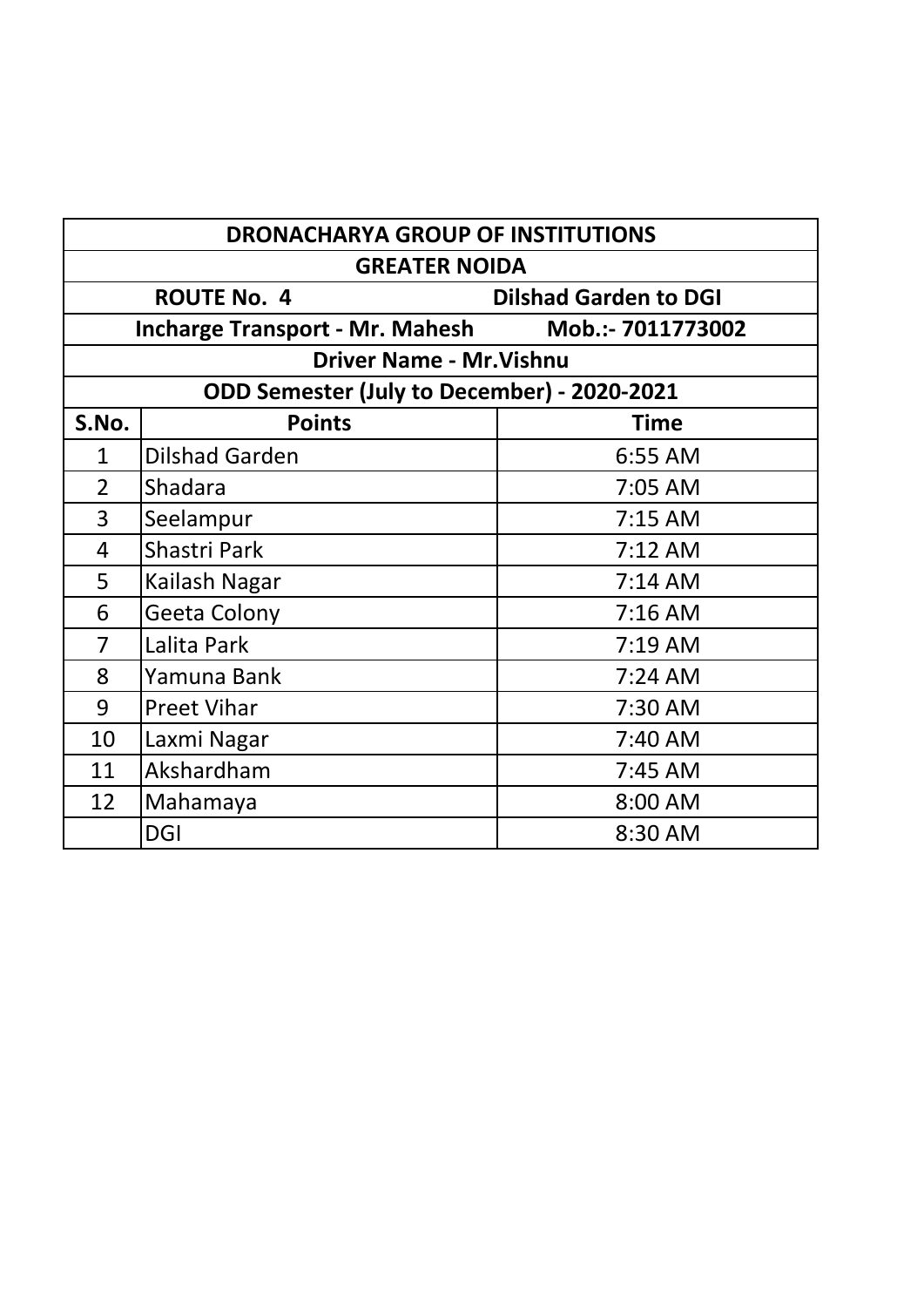| <b>DRONACHARYA GROUP OF INSTITUTIONS</b> |                                                              |                   |  |
|------------------------------------------|--------------------------------------------------------------|-------------------|--|
| <b>GREATER NOIDA</b>                     |                                                              |                   |  |
|                                          | <b>ROUTE No. 5</b><br><b>Chattarpur Metro Station to DGI</b> |                   |  |
|                                          | <b>Incharge Transport - Mr. Mahesh</b>                       | Mob.:- 7011773002 |  |
|                                          | <b>Driver - Mr. Pramod Kumar</b>                             |                   |  |
|                                          | ODD Semester (July to December) - 2020-2021                  |                   |  |
| S.No.                                    | <b>Points</b>                                                | <b>Time</b>       |  |
| $\mathbf{1}$                             | <b>Chhatarpur Metro Station</b>                              | 6:40 AM           |  |
| $\overline{2}$                           | Andheriya Mor                                                | 6:42 AM           |  |
| 3                                        | Lado Sarai                                                   | 6:45 AM           |  |
| $\overline{4}$                           | Saket                                                        | 6:47 AM           |  |
| 5                                        | <b>Pushp Vihar</b>                                           | 6:55 AM           |  |
| 6                                        | <b>Khanpur Depot</b>                                         | 7:00 AM           |  |
| 7                                        | Devli                                                        | 7:02 AM           |  |
| 8                                        | Sangam Vihar                                                 | 7:10 AM           |  |
| 9                                        | Tuglakabad                                                   | $7:15$ AM         |  |
| 10                                       | Prahladpur                                                   | $7:18$ AM         |  |
| 11                                       | Badarpur                                                     | $7:20$ AM         |  |
| 12                                       | <b>Sarita Vihar Metro</b>                                    | 7:30 AM           |  |
| 13                                       | Jasola                                                       | 7:35 AM           |  |
| 14                                       | Kalandi Kunj                                                 | 7:40 AM           |  |
| 15                                       | Mahamaya Flyover                                             | 8:00 AM           |  |
|                                          | <b>DGI</b>                                                   | 8:30 AM           |  |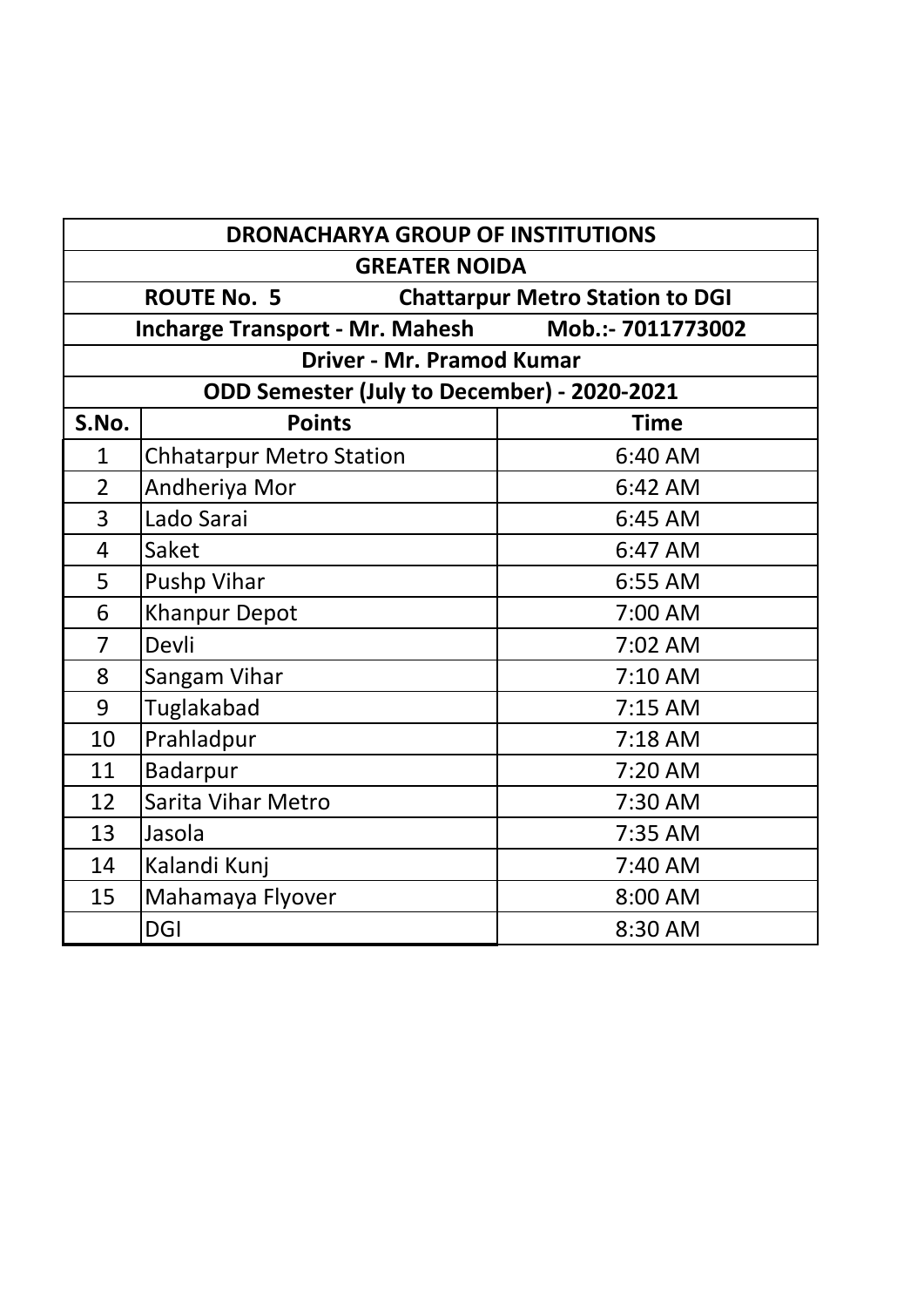| <b>DRONACHARYA GROUP OF INSTITUTIONS</b> |                                                  |                   |  |
|------------------------------------------|--------------------------------------------------|-------------------|--|
| <b>GREATER NOIDA</b>                     |                                                  |                   |  |
|                                          | <b>ROUTE No. 6</b><br><b>Hapur Chungi to DGI</b> |                   |  |
|                                          | <b>Incharge Transport - Mr. Mahesh</b>           | Mob.:- 7011773002 |  |
|                                          | <b>Driver Name - Mr. Sarvesh</b>                 |                   |  |
|                                          | ODD Semester (July to December) - 2020-2021      |                   |  |
| S.No.                                    | <b>Points</b>                                    | <b>Time</b>       |  |
| 1                                        | Hapur Chungi                                     | 7:10 AM           |  |
| $\overline{2}$                           | Old Bus Adda Ghaziabad                           | $7:13$ AM         |  |
| 3                                        | Lal Kuan                                         | $7:18$ AM         |  |
| 4                                        | Vijay Nagar By Paas NH-24                        | $7:22$ AM         |  |
| 5                                        | <b>Tigri Mor</b>                                 | $7:27$ AM         |  |
| 6                                        | <b>Gaur City Chaar Murti</b>                     | 7:32 AM           |  |
| $\overline{7}$                           | <b>Parthala Chowk</b>                            | 7:35 AM           |  |
| 8                                        | <b>Baba Balak Nath Mandir Sec-71</b><br>Metro    | 7:30 AM           |  |
| 9                                        | Noida Sec-34 Metro.-City Centre                  | $7:47$ AM         |  |
| 10                                       | Noida Sec-104                                    | 7:55 AM           |  |
| 11                                       | Noida Sec-45                                     | 8:00 AM           |  |
| 12                                       | Noida Sec-82 Red Light                           | 8:05 AM           |  |
|                                          | <b>DGI</b>                                       | 8:30 AM           |  |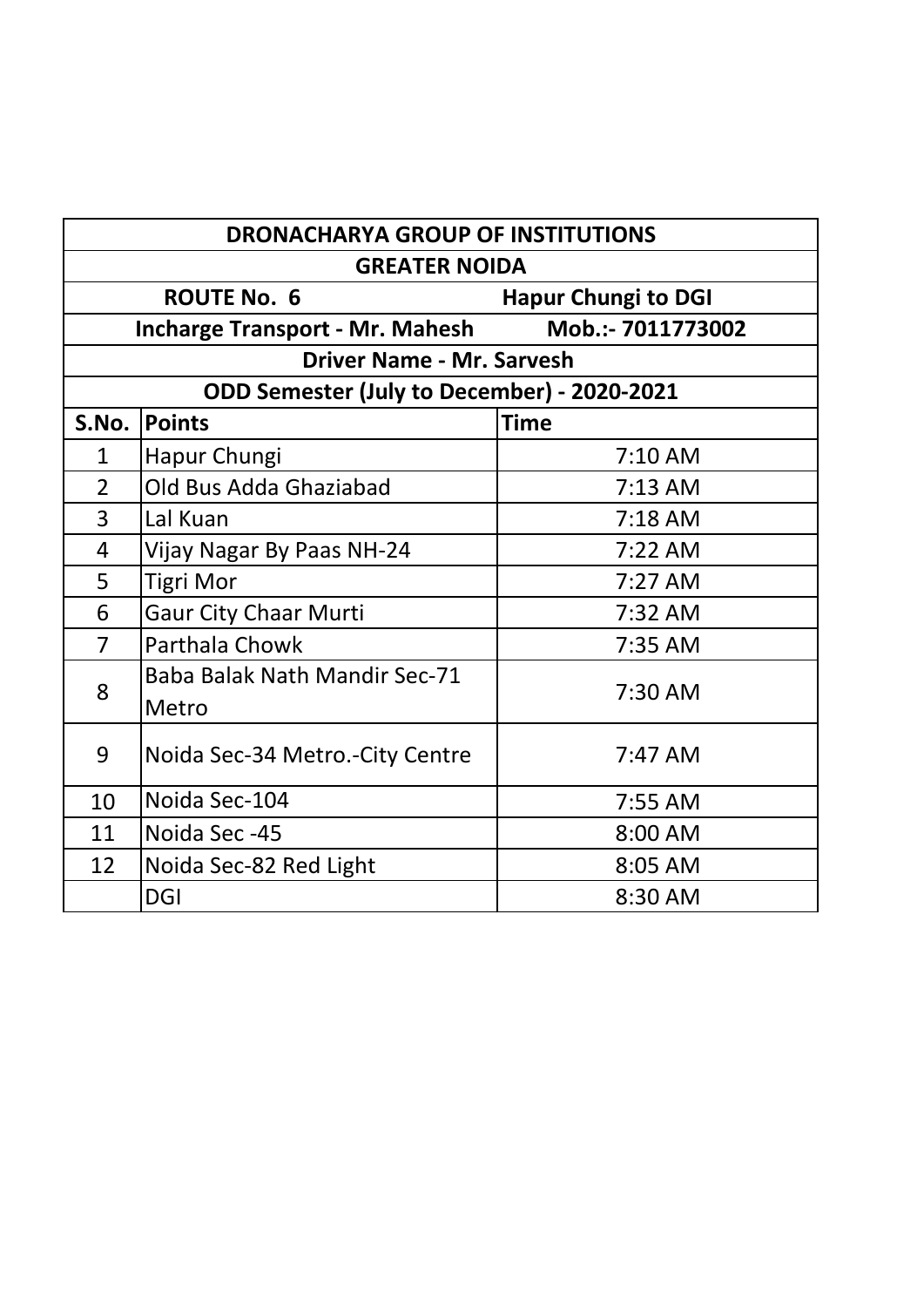| <b>DRONACHARYA GROUP OF INSTITUTIONS</b>                    |                                |             |
|-------------------------------------------------------------|--------------------------------|-------------|
| <b>GREATER NOIDA</b>                                        |                                |             |
| <b>ROUTE No. 7</b><br><b>Mohan Nagar (Ghaziabad) To DGI</b> |                                |             |
| Mob.:- 7011773002<br><b>Incharge Transport - Mr. Mahesh</b> |                                |             |
| <b>Driver Name - Mr. Suresh Babu</b>                        |                                |             |
| ODD Semester (July to December) - 2020-2021                 |                                |             |
| S.No.                                                       | <b>Points</b>                  | <b>Time</b> |
| $\mathbf{1}$                                                | <b>New Bus Stand Ghaziabad</b> | 7:00 AM     |
| 2                                                           | Mohan Nagar                    | 7:10 AM     |
| 3                                                           | Vaishali                       | $7:15$ AM   |
| 4                                                           | <b>U.P Gate</b>                | $7:17$ AM   |
| 5                                                           | Sec-62 A Sec                   | $7:20$ AM   |
| 6                                                           | Kala Pathar                    | 7:25 AM     |
| 7                                                           | Khoda                          | 7:30 AM     |
| 8                                                           | Labour Chowk                   | 7:35 AM     |
| 9                                                           | Noida Sec -55/56               | 7:36 AM     |
| 10                                                          | $Sec - 12/22$                  | 7:40 AM     |
| 11                                                          | Adobe                          | $7:42$ AM   |
| 12                                                          | Noida sec - 27                 | 7:50 AM     |
|                                                             | <b>DGI</b>                     | 8:30 AM     |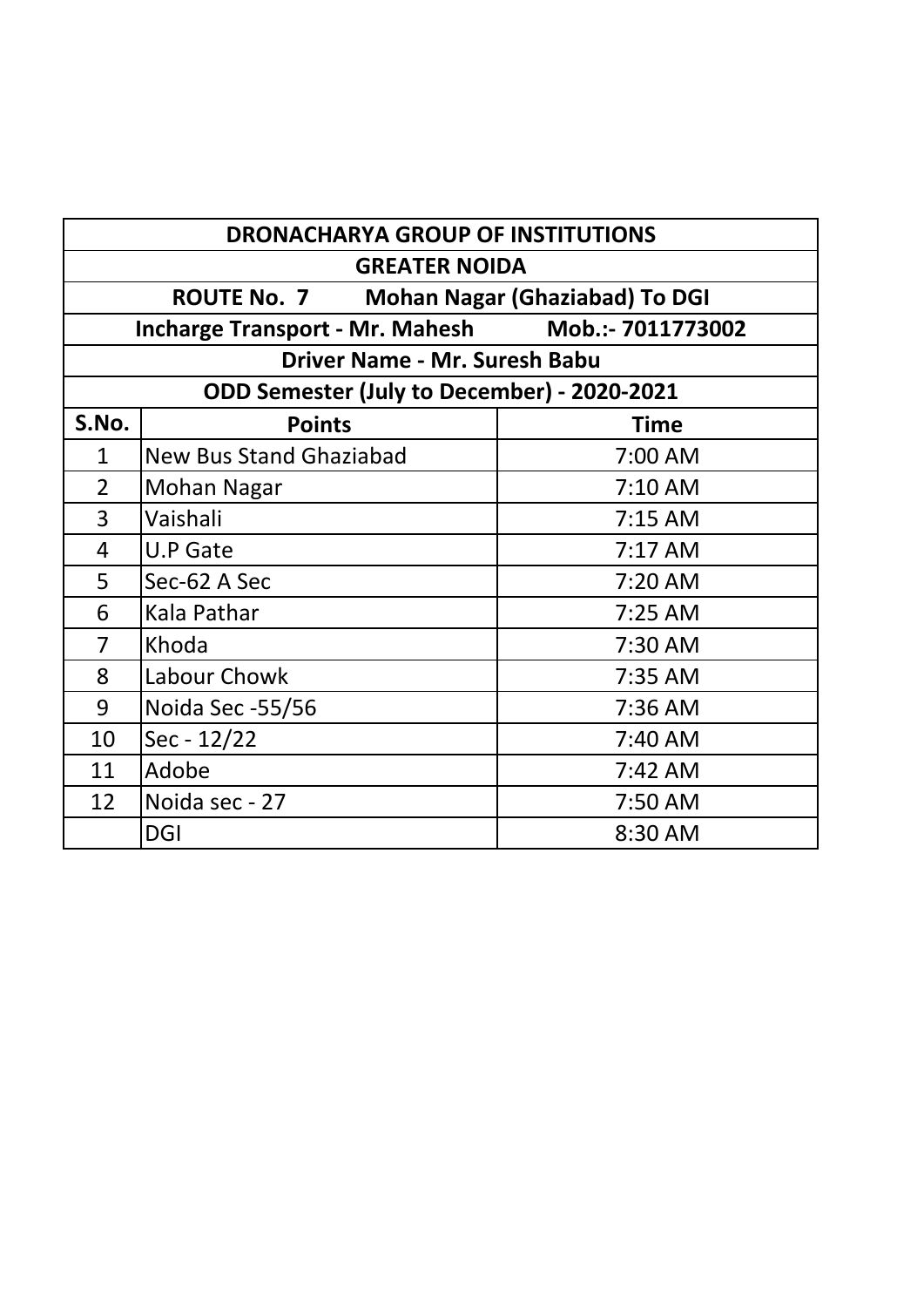| <b>DRONACHARYA GROUP OF INSTITUTIONS</b>       |                                             |                   |
|------------------------------------------------|---------------------------------------------|-------------------|
| <b>GREATER NOIDA</b>                           |                                             |                   |
| <b>ROUTE No. 8</b><br><b>Bhajanpura to DGI</b> |                                             |                   |
|                                                | <b>Incharge Transport - Mr. Mahesh</b>      | Mob.:- 7011773002 |
|                                                | Driver Name - Mr. Narendra Singh rathi      |                   |
|                                                | ODD Semester (July to December) - 2020-2021 |                   |
| S.No.                                          | <b>Points</b>                               | <b>Time</b>       |
| $\mathbf{1}$                                   | Bhajanpura                                  | 6:50 AM           |
| $\overline{2}$                                 | Yamuna Vihar                                | 6:55 AM           |
| 3                                              | <b>Nand Nagri</b>                           | 6:58 AM           |
| 4                                              | <b>DLF</b>                                  | 7:02 AM           |
| 5                                              | <b>Vivek Vihar</b>                          | $7:10$ AM         |
| 6                                              | <b>Anand Vihar</b>                          | $7:15$ AM         |
| $\overline{7}$                                 | Ghazipur                                    | 7:20 AM           |
| 8                                              | <b>East Vinod Nagar</b>                     | $7:25$ AM         |
| 9                                              | Mangalam                                    | 7:30 AM           |
| 10                                             | <b>Mother Dairy</b>                         | 7:35 AM           |
| 11                                             | Laxmi Nagar                                 | $7:43$ AM         |
| 12                                             | Akshardham                                  | $7:45$ AM         |
| 13                                             | <b>Mayur Vihar Phase-I</b>                  | 7:50 AM           |
| 14                                             | New Ashok Nagar Highway                     | 7:55 AM           |
| 15                                             | Mahamaya                                    | 8:00 AM           |
| 16                                             | <b>DGI</b>                                  | 8:30 AM           |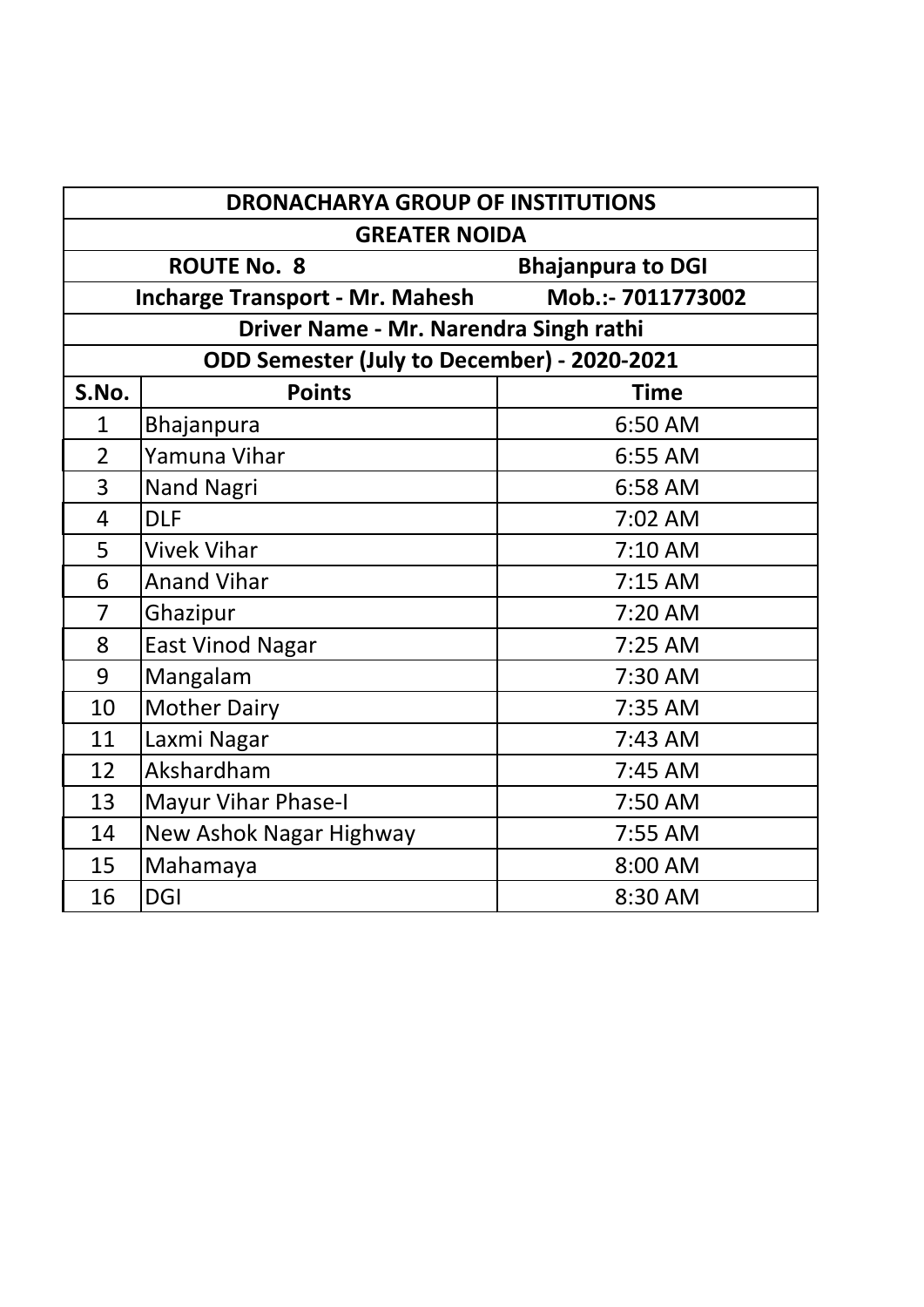| <b>DRONACHARYA GROUP OF INSTITUTIONS</b> |                                             |                         |
|------------------------------------------|---------------------------------------------|-------------------------|
| <b>GREATER NOIDA</b>                     |                                             |                         |
|                                          | <b>ROUTE No. 9</b>                          | <b>Faridabad to DGI</b> |
|                                          | <b>Incharge Transport - Mr. Mahesh</b>      | Mob.:- 7011773002       |
|                                          | Driver Name - Mr. Rajendra Singh            |                         |
|                                          | ODD Semester (July to December) - 2020-2021 |                         |
| S.No.                                    | <b>Points</b>                               | <b>Time</b>             |
| $\mathbf{1}$                             | Bata Chowk Sec - 9 / 11/12                  | 7:00 AM                 |
| $\overline{2}$                           | Pyali Chowk                                 | 7:05 AM                 |
| 3                                        | Ajronda                                     | 7:10 AM                 |
| $\overline{4}$                           | <b>Old Faridabad</b>                        | $7:15$ AM               |
| 5                                        | Kheri Pul                                   | 7:20 AM                 |
| 6                                        | <b>Badkal</b>                               | 7:25 AM                 |
| 7                                        | <b>NHPC Chowk</b>                           | 7:30 AM                 |
| 8                                        | <b>Badarpur Border</b>                      | 7:35 AM                 |
| 9                                        | <b>Sarita Vihar Metro</b>                   | 7:40 AM                 |
| 10                                       | Jasola                                      | 7:45 AM                 |
| 11                                       | Kalandi Kunj                                | 7:50 AM                 |
| 12                                       | Mahamaya Flyover                            | 8:00 AM                 |
|                                          | <b>DGI</b>                                  | 8:30 AM                 |